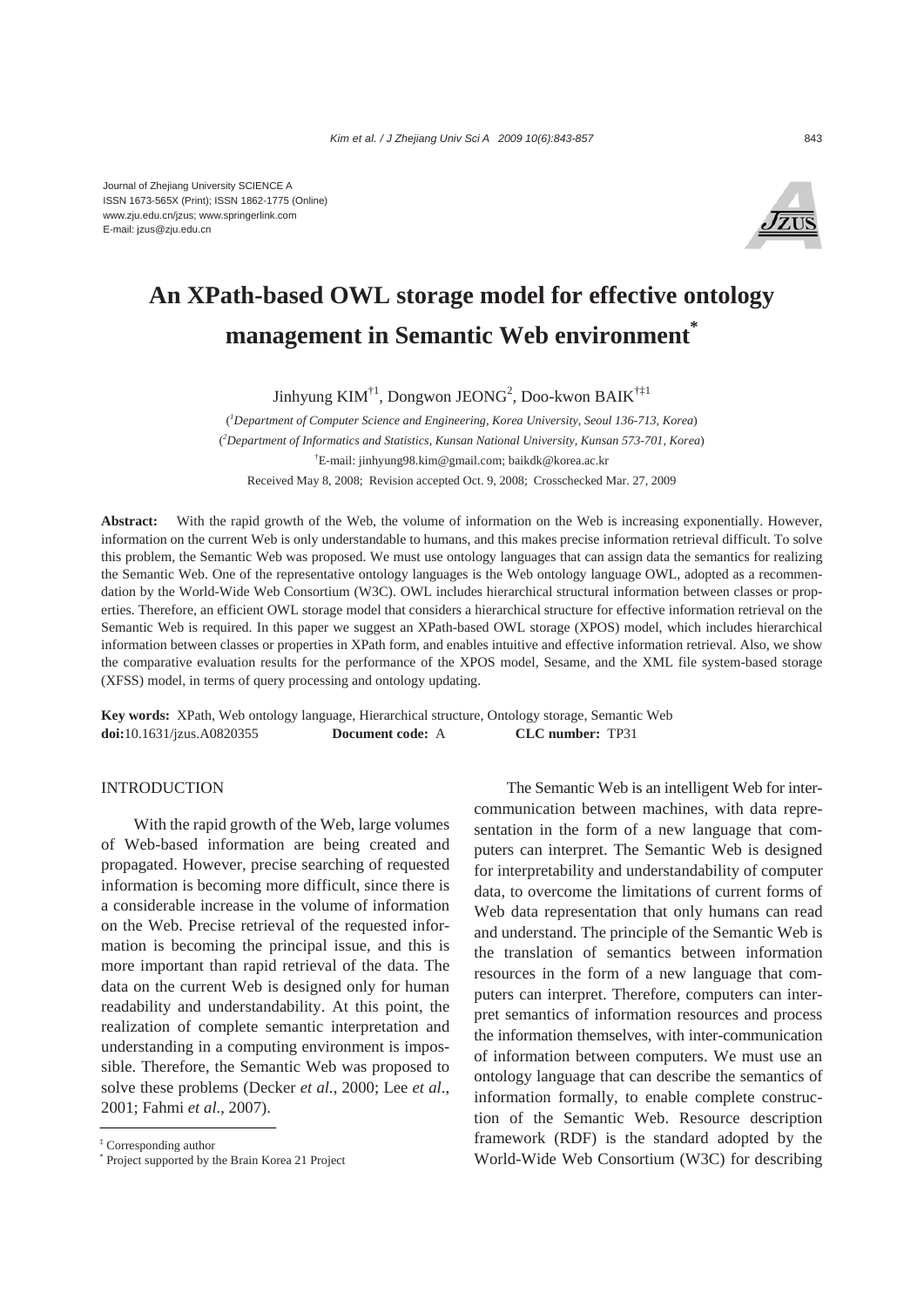metadata (Beckett, 2004; Herman *et al.*, 2004; Stuckenschmidt *et al.*, 2004). RDF can describe metadata with rich expressions as well as possess the advantages of hyper text markup language (HTML) and extensible markup language (XML) (Carroll and Stickler, 2004; Koffina *et al.*, 2005; Li and Wang, 2006). The Web ontology language OWL recently recommended by W3C is designed for applications that need to process the content of the information, instead of just presenting information to humans. OWL facilitates greater machine interpretability of Web content than that supported by XML, RDF, and RDF-Schema (RDFS), by providing an additional vocabulary along with a formal semantics (Smith *et al*., 2004).

Therefore, we need an OWL storage model for effective information search. We must consider the hierarchical structure of classes and properties for effective storage and searching. RDB-based storage systems, such as Jena (Carroll and Stickler, 2004; McKenzie *et al.*, 2006; Lausen *et al.*, 2008), Sesame (Broekstra *et al*., 2002), 3-Store (Riddoch *et al.*, 2002; Harris and Gibbins, 2003), and Hawk (Pan, 2008), analyze the structure of OWL documents and store information in a relational database. In addition, XML file system based storage (XFSS) systems (Min *et al.*, 2003; Park *et al.*, 2007; Woo *et al.*, 2007) are representative systems that consider the hierarchical structure of OWL data and store information in an XML file system. However, Sesame is inefficient, due to the increasing number of iterations in the searching of the hierarchical structure, with an increasing hierarchical level. An XFSS system is not efficient either, because we must access XML storage and relational storage simultaneously, and obtain integrated query results whenever a query is made.

In this paper, we propose an XPath-based OWL storage model (XPOS), which considers hierarchical structures of OWL data, to support more effective extraction of hierarchical information and query processing than Sesame and the XFSS system. XPOS stores all data about OWL documents in a relational database, and hierarchical information in XPath form. Therefore, XPOS can search hierarchical information effectively, without iterative searching, to obtain the relationship between super-class/super-property and sub-classes/sub-properties.

This paper is organized as follows. In Section 2 we describe Sesame and the XFSS system, which are representative OWL storage systems, and related works that consider the hierarchical structure. In Section 3 we present the XPOS model, architecture, and detailed modules in the XPOS system. In addition, we illustrate the translation and storage processes of the XPOS system, intermediate data, and final data stored in the XPOS model, with an OWL example. In Section 4 we make a comparison of the XPOS model, Sesame, and the XFSS XML database (DB) based system via a performance evaluation. Using quantitative experiments, we validate the superiority of the XPOS model over the conventional OWL storage systems. Finally, we conclude this paper with future work in Section 5.

## RELATED WORKS

# **Relational database based OWL storage system**

Relational DB based OWL storage systems analyze information about OWL documents and store that information in a relational database with a storage schema. Typical relational DB based OWL storage systems are Jena (Carroll and Stickler, 2004; McKenzie *et al.*, 2006; Lausen *et al.*, 2008), 3-Store (Riddoch *et al.*, 2002; Harris and Gibbins, 2003), Hawk (Pan, 2008), and Sesame (Broekstra *et al*., 2002).

Jena is a popular Semantic Web toolkit for Java programmers. Studies of Jena commenced in 2000, and Jena2 was released in 2003. The main contribution of Jena is the rich application program interface (API) model for manipulating RDF graphs. Based on this API, Jena provides various tools, including I/O modules for: RDF/XML (Carroll, 2001; Carroll and de Roo, 2004), N3 (Lee, 2000), N-triple (Grant and Beckett, 2004), and RDQL (Miller *et al.*, 2002). Using the API the user can choose to store RDF graphs in memory or in persistent storage. Jena provides an additional API for manipulating DARPA agent markup language+ontology inference layer (DAML+ OIL). However, because Jena manages hierarchical structural information about classes and properties in only one table, Jena is inefficient in terms of query processing, due to the many join operations (Jeon *et al*., 2005).

3-Store efficiently supports RDF and RDFS entailments over relatively large RDF knowledge bases,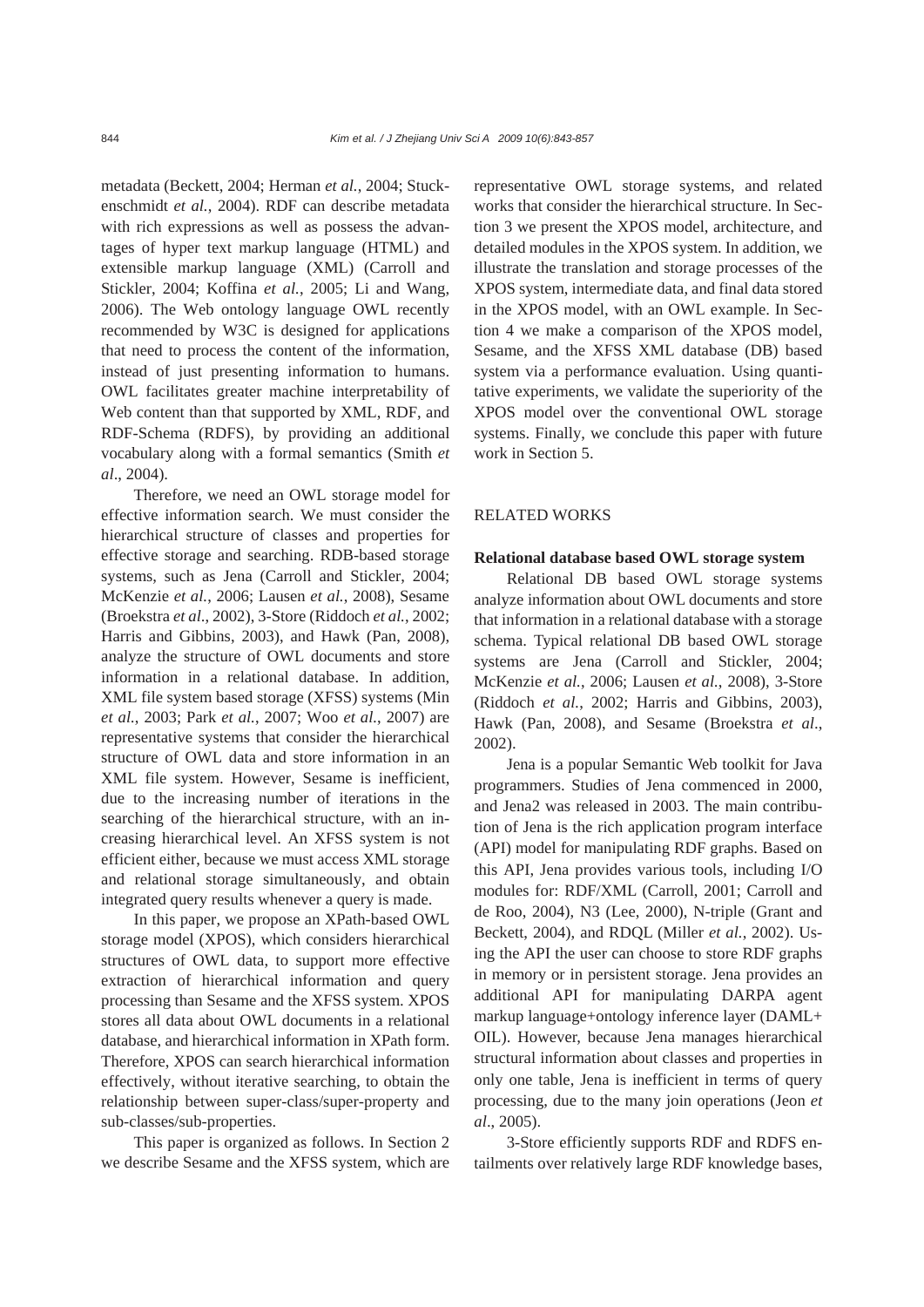using a relational database back-end to perform the queries (Harris and Gibbins, 2003). At present, 3-Store is intended to extend the indexing scheme techniques used for the tables to represent triples in the schema, because the choice of indexes can dramatically affect the query or assertion time.

Hawk is a repository framework and toolkit that supports OWL. It provides APIs as well as implementations for parsing, editing, manipulating, and preserving OWL ontologies (Pan, 2008). It contains the following storage models: SimpleMemory, DLMemory, SimpleDB, and DLDB. Relational DB based storage systems include Parka, Redland, and TAP. However, most systems do not represent a storage schema explicitly. Therefore, we use Sesame, which represents the storage schema explicitly, as a representative relational DB based storage system.

Sesame is a system developed as a part of On-To-Knowledge in the information society technologies (IST) project. Sesame can support storage, search, and inference of an ontology, with RDF and RDFS. Key tables in Sesame for storage are class, property, resources, subClassOf, subPropertyOf, and triple tables; additional information about an ontology is stored in domain, range, namespaces, type, labels, comment, and literals tables. A storage schema and a table description of Sesame are shown in Fig.1 and Table 1, respectively. The class table includes information about classes in ontology documents. Names of all classes are stored in the class table, excluding hierarchical structures among classes. The property table contains information about properties in

**Table 1 Table description of Sesame** 

| Table name     | Contents                                                                  |  |  |  |
|----------------|---------------------------------------------------------------------------|--|--|--|
| Class          | Class information in ontology                                             |  |  |  |
| Property       | Property information in ontology                                          |  |  |  |
| Namespaces     | Namespace information including on-<br>tology                             |  |  |  |
| Resources      | Resource information about namespaces<br>and class local names            |  |  |  |
| Range          | Value range information about classes<br>and properties                   |  |  |  |
| Domain         | Domain information about classes and<br>properties                        |  |  |  |
| Type           | Relationship information<br>between<br>classes and namespaces             |  |  |  |
| Labels         | Relationship information between literals<br>and namespaces               |  |  |  |
| <b>Triples</b> | Relationship information among classes,<br>instances, and properties      |  |  |  |
| Comment        | Comment information about relationship<br>between literals and namespaces |  |  |  |
| Literals       | Value information included in classes                                     |  |  |  |
| subClassOf     | Hierarchical structural information be-<br>tween classes                  |  |  |  |
| subPropertyOf  | Hierarchical structural information be-                                   |  |  |  |
|                | tween properties                                                          |  |  |  |



**Fig.1 Storage schema of Sesame**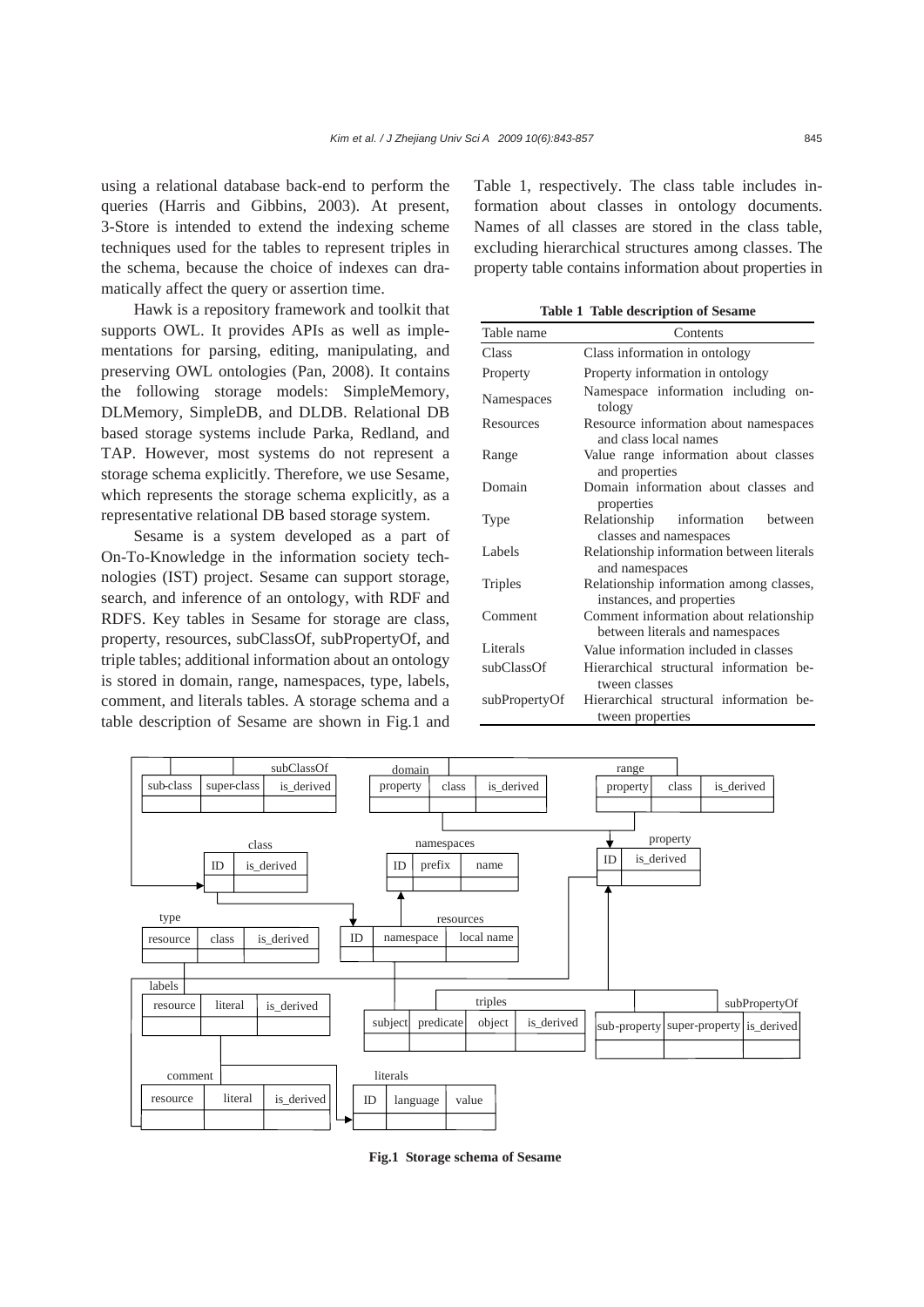ontology documents by storing the names of all properties, excluding hierarchical structures among properties. The literals table includes information about namespaces and instances included in classes. The literals table consists of an ID attribute as an identifier of an instance, and a value attribute storing instance values. The subClassOf table, which is composed of a super-class attribute for parent classes and a sub-class attribute for child classes, contains hierarchical structural information between classes. The subPropertyOf table, which consists of a super-property attribute for parent properties and a sub-property attribute for child properties, includes hierarchical structural information between properties. The subClassOf table and the subPropertyOf table contain only information about adjacent parent/child classes and properties. The triples table includes relationship information among classes, instances, and properties in subjectpredicate-object form.

However, as the depth of a hierarchical structure increases and the OWL document grows more complex, operations have to be iterated. To extract hierarchical structures between classes or properties, we search the parent class/property from the super-class attribute or the super-property attribute in the sub-ClassOf table or the subPropertyOf table. Then, we search the child class/property that has a relationship with the searched parent class/property, and search the child class/property that has a relationship with the searched child class/property as the new parent class/property again. This search process must be iterated until there are no more child classes/properties. Table 2 shows the limitations of Sesame in terms of the extraction of hierarchical structural information. In Table 2, we must iterate 10 operations to extract hierarchical structural information between nodes A and K. Sesame is inefficient, due to unnecessary iteration, and if a hierarchical structure is complicated, the time for extraction of hierarchical structural information increases.

|  | Table 2 Hierarchical structure in Sesame |  |  |  |
|--|------------------------------------------|--|--|--|
|--|------------------------------------------|--|--|--|

| Super-class/ Sub-class/ Super-class/ Sub-class/<br>Super-property Sub-property Sub-property |   |   |  |
|---------------------------------------------------------------------------------------------|---|---|--|
|                                                                                             |   |   |  |
|                                                                                             |   |   |  |
|                                                                                             |   |   |  |
|                                                                                             |   | н |  |
|                                                                                             | н |   |  |
|                                                                                             |   |   |  |

# **XML file system based OWL storage (XFSS) system**

The XFSS system is a system for efficient storage and searching of hierarchical information in an OWL document, using an XML file system. In the XFSS system, hierarchical structural information is stored in an XML file, and information about classes, properties, and instances is stored in a relational database (Min *et al.*, 2003; Park *et al.*, 2007; Woo *et al.*, 2007). In addition, the XFSS system creates additional XML documents for hierarchical structural information, and stores the XML documents in XML storage. This system creates an XML document, including hierarchical information about classes and properties. Fig.2 illustrates the XFSS system architecture for storing OWL data. If OWL documents are provided, an OWL parser parses the OWL documents and extracts information about classes, properties, instances, hierarchical structure, and constraints. The hierarchical information about classes and properties is translated into an XML document by an XML Manager. The created XML document, including hierarchical structural information, is stored in the XML file system. Other information, such as information about classes, properties, and instances, is stored in a relational database by the Ontology Manager. Fig.3 shows an XML document created for hierarchical structural information about classes and properties.



**Fig.2 Architecture of an XFSS system**

In the case of the XFSS system, whenever a query is processed, we access the XML file system and acquire hierarchical structural information about classes and properties. Then, we access the relational database and obtain final query results with hierarchical structural information from the XML file system.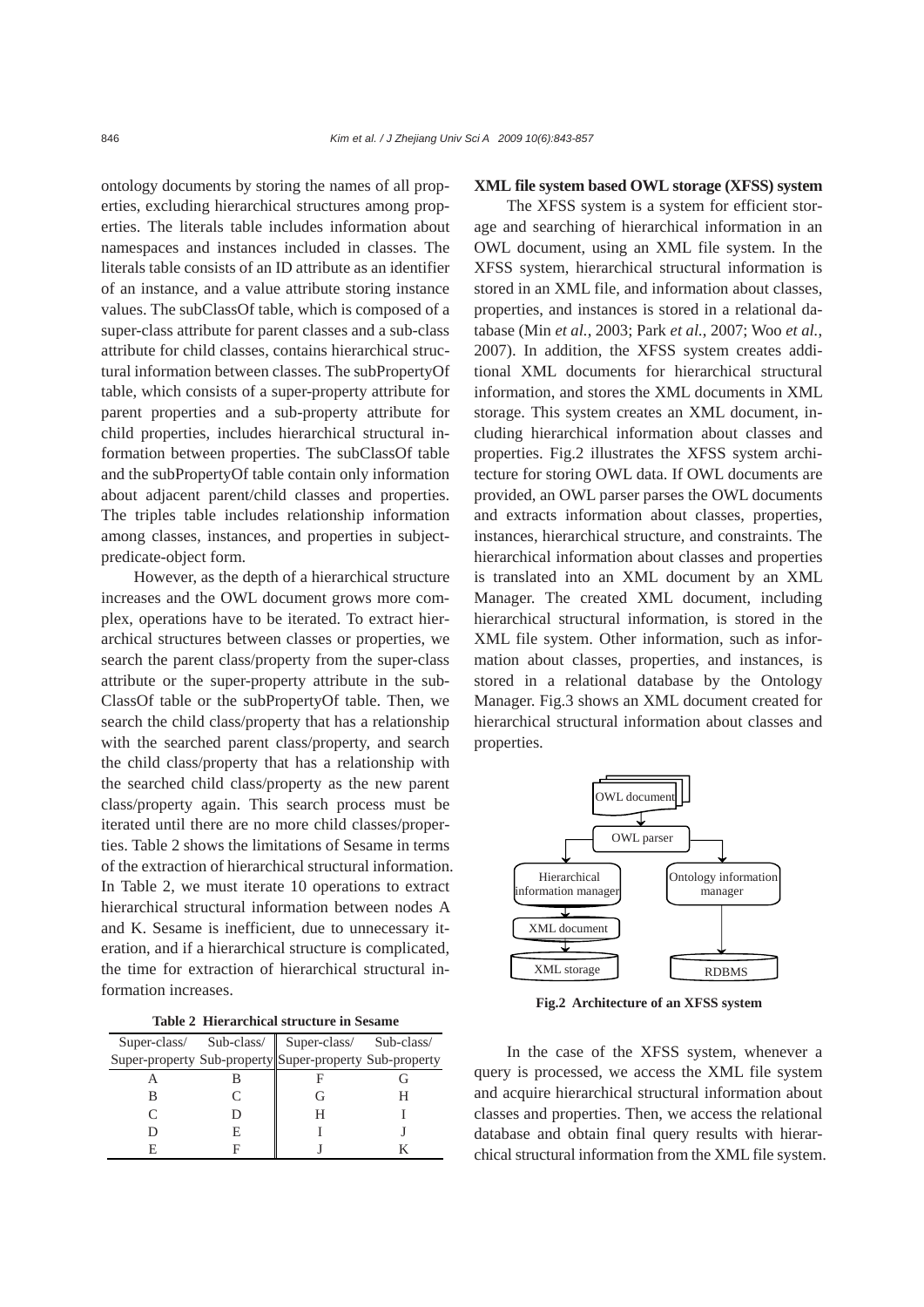

**Fig.3 XML document for hierarchical structure**

However, we must access both the XML file system and the relational database when we process inputted queries. In addition, we must translate inputted queries into the form of XQuery and SQL, to acquire information from the XML file system and the relational database. Therefore, this system is inefficient in terms of query processing performance. The XFSS system creates tables for each root class and stores instances included in the root class in these tables for efficient searching of instances. By this method we can search instances included in specified classes effectively. However, if queries for searching all instances or instances of many classes are provided, the query processing time increases, due to several join operations between tables. In this case, the XFSS system can be less efficient than Sesame. Table 3 presents the storage schema for the XFSS system.

**Table 3 Storage schema of the XFSS system**

| Classname Table    |           |                     |         |         |  |  |
|--------------------|-----------|---------------------|---------|---------|--|--|
| preorder           | postorder | uid                 |         |         |  |  |
|                    |           |                     |         |         |  |  |
| Propertyname_Table |           |                     |         |         |  |  |
| preorder           |           | postorder class_uid | value_u | value s |  |  |
|                    |           |                     |         |         |  |  |

XPATH-BASED OWL STORAGE (XPOS) MODEL.

In this section, we describe an XPath-based OWL storage (XPOS) model for overcoming limitations in terms of storage and query processing of hierarchical structural information of conventional OWL storage systems. One aim of the XPOS model is to support a more effective and intuitive information search of OWL documents than Sesame and the XFSS system. In addition, we define a schema for the XPOS model, and an architecture for the XPOS system. We also present the translation process from OWL documents to the XPOS model with a simple example.

# **XPOS model definition**

The XPOS model includes information about the hierarchical structure between classes or properties. In addition, the XPOS model is designed for effective search of hierarchical structural information. Table 4 presents the storage schema of the XOPS model.

**Table 4 Storage schema of the XPOS model**

| Class Table    |                                      |  | Instance Table |                         |                          |  |
|----------------|--------------------------------------|--|----------------|-------------------------|--------------------------|--|
|                | class_idclass_nameclass_path root_id |  |                | inst_id inst_name class |                          |  |
|                |                                      |  |                |                         |                          |  |
| Property_Table |                                      |  |                | Triples_Table           |                          |  |
|                | prop_id prop_name prop_path root_id  |  |                |                         | subject predicate object |  |
|                |                                      |  |                |                         |                          |  |

The XPOS model consists of a class table, a property table, a triples table, and an instance table. The storage schema of the XPOS model is similar to that of Sesame, excluding the class\_path and prop\_path attributes, which include hierarchical structural information. The class and property tables include an ID attribute for classes/properties identification, and a name attribute for specific names of classes/properties. The class and property tables contain a path attribute and a root\_id attribute, for information about hierarchical structure between classes and properties. In the path attribute, information about hierarchical structure is stored in XPath form (e.g., Student/Graduate School Student/Ph.D. Student). The instance table includes an inst\_id attribute for instance identification, an inst\_name attribute, and a class attribute, in which instances are included. The triples table contains relationships among classes, instances, and properties. In the subject and object attributes, values of class id and inst\_id can be stored. In a predicate attribute, values in prop\_id can be stored.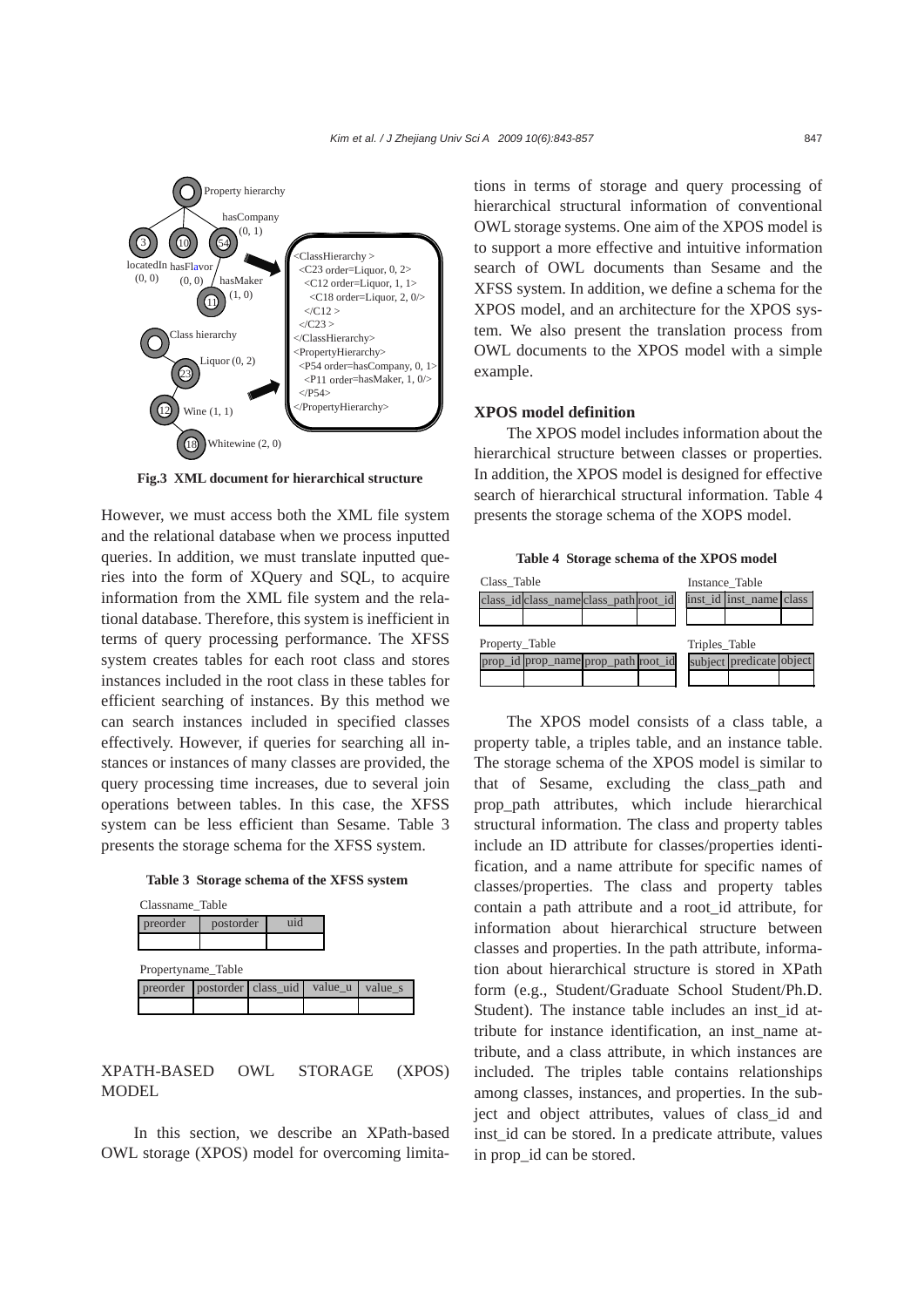For extraction of information about the hierarchical structure between classes or properties from OWL documents, the following processes are needed. First, we analyze the schema for the OWL document and create a data graph with a hierarchical relationship between classes and properties (Jang *et al.*, 1999; Kobayashi *et al.*, 2005; Zhou *et al.*, 2006). Second, we perform a depth-first search from root classes/ properties to leaf classes/properties, based on the created data graph, and create paths for each node. When we create paths for each node, we search from root nodes to leaf nodes. Then, if we arrive at a leaf node, we create a path for the leaf node and the intermediate nodes. However, we create paths for intermediate nodes just once, and thus we can avoid duplicate path creation. Extracted path information is stored in a path attribute in the class and property tables. Table 5 presents descriptions about the symbols and notations used in the path creation algorithm.

**Table 5 Description of symbols and notations** 

| Notation           | Description                                                                                                     |
|--------------------|-----------------------------------------------------------------------------------------------------------------|
| Node.number        | Node number assigned by DFS search<br>in the data graph                                                         |
| Node.visiting_flag | Visited nodes have flag set to 1; nodes<br>that have not been visited have flag<br>set to $0$                   |
| Node.child_flag    | Nodes that do not have child nodes<br>have flag set to 0; nodes that have<br>child nodes have flag set to 1     |
| Node.sibling_flag  | Nodes that do not have sibling nodes<br>have flag set to 0; nodes that have<br>sibling nodes have flag set to 1 |
| visiting_node[]    | Array for representing visited node<br>lists                                                                    |
| $DFS\_visit()$     | Function for search in the data graph<br>by the DFS search method                                               |
| Nextnode()         | Function for description of the next<br>ordered node in DFS search                                              |
| path_temp[]        | Array for storing created path tempo-<br>rarily before duplication checking                                     |
| path_storage[]     | Array for storing created path after<br>duplication checking                                                    |
| Createpath()       | Function for creating XPath from the<br>root node to the current node                                           |
| Pathcheck()        | Function for checking duplicated<br>creation of node paths                                                      |
| Backtrackingpath() | Function for execution of path back-<br>tracking in the data graph                                              |

In the data graph, each node consists of the following elements. Definition 1 presents the node constitution in the data graph.

**Definition 1** (Node constitution in the data graph) Each node in the data graph is denoted by a 5-tuple:  $N_{(\text{name})} = (N_a, N_u, V_f, C_f, S_f)$ , where  $N_a$  represents a specific name for each node, *N*u represents a specific node number assigned by DFS searching when the data graph is created,  $V_f$  represents whether a node has been visited and a path has been created for the node or not,  $C_f$  represents whether a node has child nodes or not, and *S*f represents whether a node has sibling nodes or not. If a node has been visited and a path has been created for the node, the visiting\_flag of this node is 1, otherwise 0; a node that has no child nodes has a flag set to 0, otherwise 1; a node that has no sibling nodes has a flag set to 0, otherwise 1.

**Definition 2** (Case definition in the path creation) When we create a path for each node from a data graph, there are two representative cases (1 and 2) and four detailed cases (1, 2-1, 2-2, and 2-3):

Case 1: Node.visiting flag=0 and Node.child flag= $1$ .

Case 2: Node.visiting\_flag=0 and Node.child\_ flag=0.

Case 2-1: Node.sibling  $flag = 1$  and Sibling node.visiting\_flag=0.

Case 2-2: Parent node.sibling flag=0 and Parent\_node.sibling\_node.visiting\_flag=0.

Case 2-3: Ascendant\_node.sibling\_flag=0 and Ascendant node.sibling node.visiting flag=0.

Definition 2 defines various cases of path creation. Case 1 represents the case where the current node has not been visited and has child nodes. In case 1, we store the name of the current node in the visiting\_node array and search the child node as the next order. Case 2 describes the case where a node has not been visited and does not have child nodes; the current node is a leaf node. In this case, we create a path for the node and the intermediate nodes between the root node and the current node. However, we must check for duplicate path creation in this case, because the intermediate nodes of all sibling nodes are the same. To check for duplication of node paths, we temporarily store the created path in a path\_temp array. The path stored in the path\_temp array is compared with the path included in a path\_storage array. If the created path is not contained in the path storage array, the path is finally stored in the path\_storage array. Cases 2-1, 2-2, and 2-3 are backtracking cases, after we search leaf nodes. Case 2-1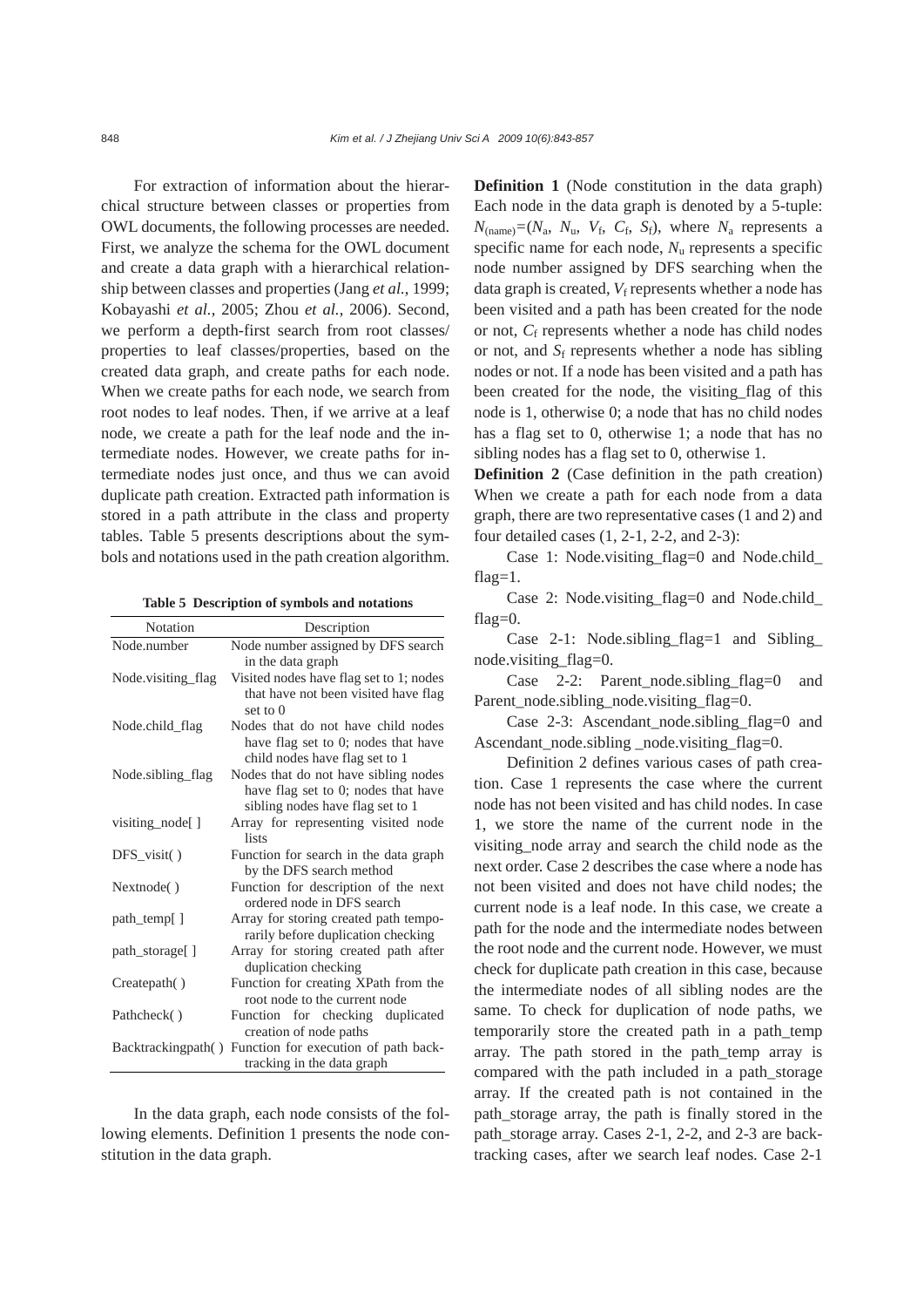illustrates the case where a leaf node has sibling nodes that have not been visited. In this case, we perform backtracking to a parent node and search sibling nodes in the next ordering. Case 2-2 represents the case where a leaf node does not have sibling nodes that have not been visited. In this case, we perform backtracking to a parent node that has sibling nodes that have not been visited, and search sibling nodes of the parent node. If there are no sibling nodes of the parent node that have not been visited, we perform backtracking to the ascendant node. If the ascendant node has unvisited sibling nodes that have not been visited, we search these nodes, as in case 2-3. This process is iterated until we have searched every node in the data graph, and path creation is completed when there are no nodes in cases  $1, 2-1, 2-2,$  and  $2-3$ . Fig.4 shows the flow of path creation in terms of search cases.



**Fig.4 Flow of path creation**

In addition, we store the ID of the root class/property in the root\_id attribute in the class and property tables, for efficient access and searching of ontology data. If several ontologies are included in the OWL document, information about the root\_id attribute enables us to search and modify the ontology easily. Also, when we modify or reconstruct the ontology, we check the root class/property of the ontology. Then, we just modify or reconstruct classes/properties included in the root class/property. Using the root id attribute, we can reduce ontology modification and reconstruction time. Table 6 presents the entire path creation algorithm.

#### **Table 6 Path creation algorithm**

Procedure: Initialize *i*=1, *j*=0, *k*=0, *m*=0; Class Node Initialize string name=null; Initialize int number=0; Initialize int visiting\_flag=0; Initialize child\_flag=0; Initialize sibling\_flag=0; For (Root\_node to Final\_leaf\_node) Initialize visiting\_node[ ]; DFS\_visit(Node); if (Node.visiting\_flag==0 && Node.child\_flag==0) visiting\_node[*k*]=Node.name; Increase *k*; Node.visiting\_flag=1; Nextnode(child\_node); End if else if (Node.visiting\_flag==0 && Node.child\_flag==1) visiting\_node[*k*]=Node.name; Do while (visiting\_node[*k*]!=null) Initialize *k*=0; Initialize path\_temp[ ], path\_storage[ ]; path\_temp[*k*]=Createpath(Root\_node, visiting\_node[*k*]); For  $j=0$  to  $j_{\text{max}}$ For  $m=0$  to  $m_{\text{max}}$  Pathcheck(path\_temp[*j*], path\_storage[*m*]); End For Increase *m*; if (path\_temp[*j*]!=path\_storage[*m*]) path\_storage[*m*max+1]=path\_temp[*j*]; End if End For Increase *j*; Increase *k*; if (Node.sibling\_flag==0 && sibling\_node.visiting\_ flag $==0)$  Backtrackingpath(sibling\_node); Nextnode(sibling\_node); else Do while (parent\_node!=null) Backtrackingpath(parent\_node); if (parent\_node.sibling\_flag==0 || parent\_node. sibling\_node.visiting\_flag==0) Nextnode(parent\_node.sibling\_node); else Loop End else if End Procedure

Fig.5 shows the data graph and path attribute information, represented in XPath form, of the hierarchical structure of classes of an OWL document. If information about the hierarchical structure of classes and properties is stored as shown in Fig.5, we can extract hierarchical structural information efficiently from the class and property tables, without iterating or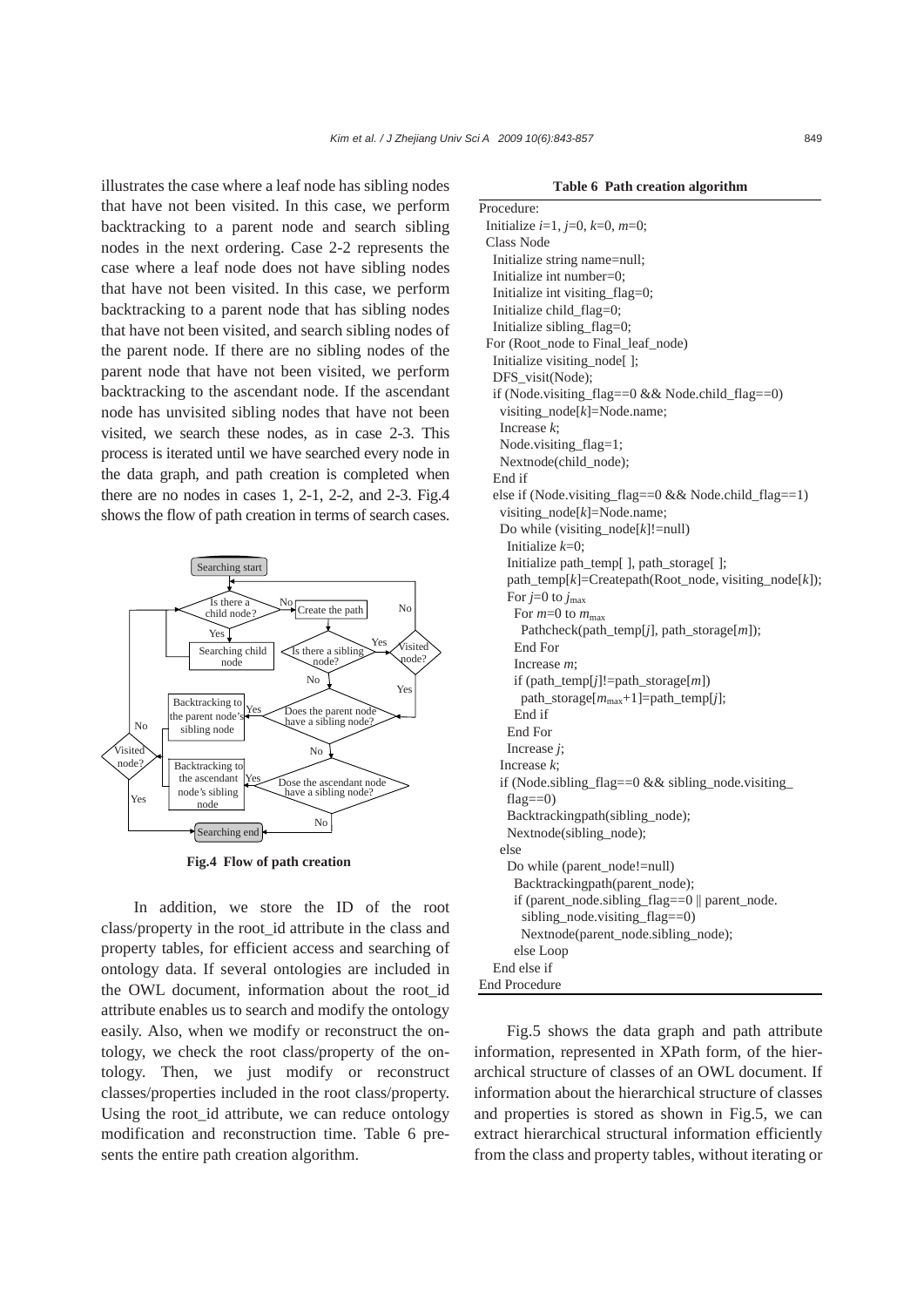accessing other storages, such as the XFSS system. We can extract hierarchical structural information about a specified class or property via the path attribute in the class or property tables. In addition, when we extract a sub-class or sub-property from a specified class or property, we can extract a sub-class or sub-property easily by searching the path attribute. In the case where the hierarchical structure of an OWL data is complicated, we can extract information about the hierarchical structure rapidly and effectively by searching the path attribute in the class or property tables.



| class ID   | class name                            | path                                            | root ID    |  |
|------------|---------------------------------------|-------------------------------------------------|------------|--|
| 01         | University                            | University                                      | University |  |
| 02         | University/<br>Professor<br>Professor |                                                 | University |  |
| $\cdots$   | $\cdots$                              | $\cdots$                                        | $\cdots$   |  |
| 13         | Full                                  | University/Stu-<br>dent/Graduate<br>/Ph.D./Full | University |  |
| 14<br>Part |                                       | University/Stu-<br>dent/Graduate<br>/Ph.D./Part | University |  |
| b          |                                       |                                                 |            |  |

**Fig.5 Data graph (a) and path attribute information (b)**

However, recently, terabyte or petabyte volumes of data are being stored and managed in a database. Mass data storage can be very complicated and data can have a high level of depth. Therefore, mass data storage can result in a storage capacity problem, in terms of path attributes. Nevertheless, information stored in the path attribute in the class and property tables is simple string data, and the capacity of mass data storage is not based on the complexity of the structure, but the quantity of instance values. Therefore, we will consider the storage capacity problem concerning the path attribute in the class and property tables as a part of future studies.

## **XPOS system architecture**

Fig.6 presents the XPOS system architecture for storing OWL data in a relational database. If OWL documents are provided, the OWL parser parses documents. First, the OWL parser analyzes documents syntactically and semantically. Then, the OWL parser extracts information about classes, properties, instances, hierarchical structure, and constraints from OWL documents. Information about the OWL documents is extracted and categorized into two components by the hierarchical info extractor and the ontology info extractor: one component is the hierarchical information extracted by the hierarchical info extractor; the other is ontology information extracted by the ontology info extractor. Hierarchical structural information is translated into a data graph by the data graph generator, which analyzes the schema of hierarchical information extracted by the hierarchical info extractor, and creates data graphs about the hierarchical structure of classes and properties. The hierarchical info manager performs a depth-first search from root classes/properties to leaf classes/properties, and extracts paths for every node in the data graph. Information about classes, properties, and instances, excluding hierarchical structural information, is analyzed and extracted by the ontology info extractor. The ontology info extractor extracts relationships between classes and instances, or between classes and properties. Finally, hierarchical structural information extracted by the hierarchical info manager, and ontology information extracted by the ontology info manager, are translated by the converter and stored in the XPOS model.



**Fig.6 XPOS system architecture**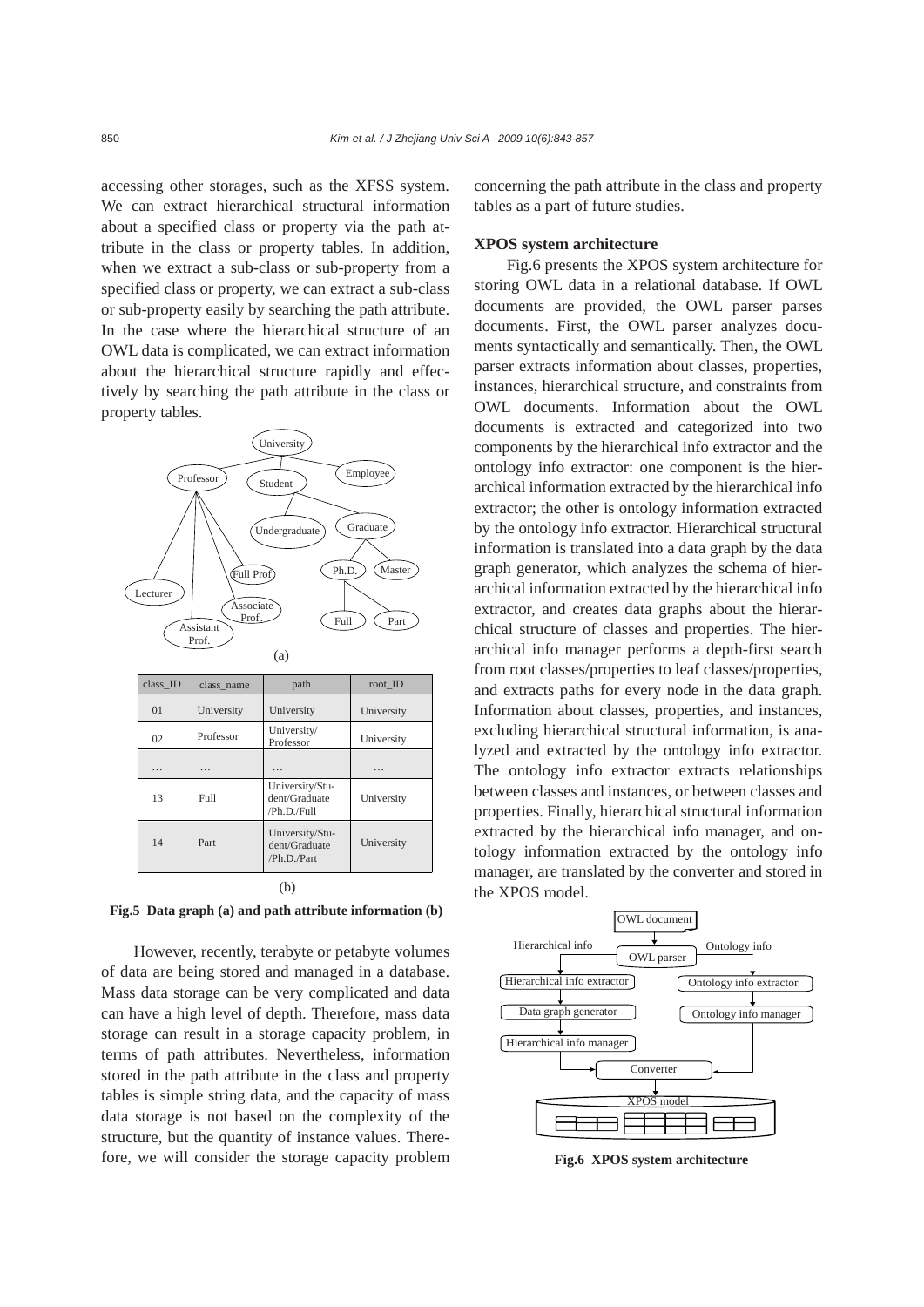# **Translation and storage processes of the XPOS system**

In this subsection, we describe the translation and storage processes of the XPOS system, with sample OWL data (University0 0.owl) created by the Univ-Bench Artificial (UBA) data generator.

The sample OWL data includes information about university, department, and activity in university. This document is used for describing the translation and storage processes of the XPOS system as a simple example. If the University0\_0.owl document is inputted into the XPOS system, the OWL parser parses the document, and checks for syntactical or grammatical errors. If there is a parsing problem, the conversion and storage process for the OWL document by the XPOS system is terminated at this step. The OWL document is analyzed by the hierarchical info extractor and the ontology info extractor and classified into a hierarchical structural information component and an ontology information component, including classes, properties, instances, and triples information. Then, the data graph generator creates a data graph based on hierarchical structural information. Fig.7 shows data graphs of the hierarchical structure of classes and properties. After the data graph is created, the hierarchical info manager performs a depth-first search from the root node to the leaf nodes. The hierarchical info manager creates a node path when it arrives at leaf nodes. Then, node paths for intermediate nodes are also created. When it searches sibling nodes of leaf nodes, node paths for intermediate nodes are not created. Via this method, we can reduce duplicate path creation. Table 7 presents the search ordering, search path, and created path of the class hierarchy data graph and property hierarchy data graph.

If the node search and path creation are completed, hierarchical structural information is stored in the path attribute in the class and property tables. In addition, names of classes, names of properties, values of instances, and values of triples are stored in the class, property, instance, and triples tables, respectively. The IDs in the class, property, and instance tables are sequentially assigned, and hierarchical structural information created by the hierarchical info manager is stored in the path attribute in XPath form. In the root id attribute, we store the root nodes of the class and the property data graphs, for efficient



**Fig.7 (a) Class hierarchy data graph; (b) Property hierarchy data graph**

|    | Order Data graph | Search path                                       | Created path                                   |
|----|------------------|---------------------------------------------------|------------------------------------------------|
|    |                  | Employee->PostDoctor                              | Employee/PostDoctor                            |
|    |                  | Employee->Faculty->Professor->Full Professor      | Employee/Faculty                               |
|    |                  |                                                   | Employee/Faculty/Professor                     |
|    |                  |                                                   | Employee/Faculty/Professor/Full Professor      |
| 3  |                  | Employee->Faculty->Professor->Associate Professor | Employee/Faculty/Professor/Associate Professor |
| 4  |                  | Employee->Faculty->Professor->Assistant Professor | Employee/Faculty/Professor/Assistant Professor |
|    | Class            | Employee->Faculty->Professor->Visiting Professor  | Employee/Faculty/Professor/Visiting Professor  |
| 6  |                  | Employee-> Faculty->Professor->Dean               | Employee/Faculty/Professor/Dean                |
|    |                  | Employee->Faculty->Professor->Chair               | Employee/Faculty/Professor/Chair               |
| 8  |                  | Employee->Lecturer                                | Employee/Lecturer                              |
| 9  |                  | Employee->Administrative Staff->Systematic Staff  | Employee/Administrative Staff                  |
|    |                  |                                                   | Employee/Administrative Staff/Systematic Staff |
| 10 |                  | Employee->Administrative Staff->Clerical Staff    | Employee/Administrative Staff/Clerical Staff   |
| 11 |                  | degreeFrom->Doctoral degreeFrom                   | degreeFrom/Doctoral degreeFrom                 |
| 12 | Property         | degreeFrom->Master degreeFrom                     | degreeFrom/Master degreeFrom                   |
| 13 |                  | degreeFrom->Undergraduate degreeFrom              | degreeFrom/Undergraduate degreeFrom            |

**Table 7 Search ordering, search path, and created path of the class/property data graph**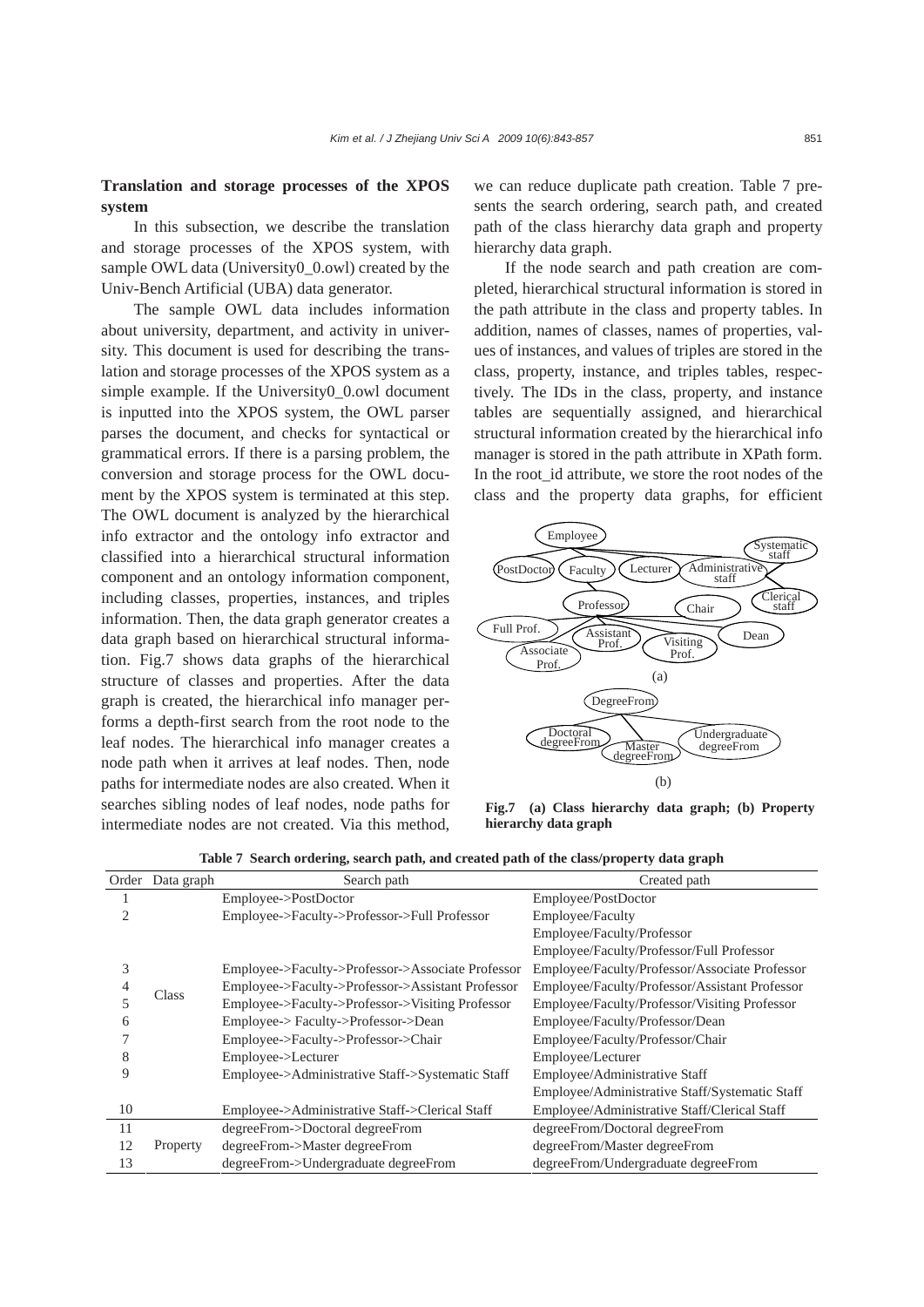ontology modification and reconstruction. We store the names of instances and related classes in the instance table. The triples table includes triples information as classes-properties-instances or classesproperties-classes and each triple is represented as a uniform resource identifier (URI). Table 8 presents the XPOS model translated by the XPOS system, with the simple OWL document.

**Table 8 XPOS model**

| class id<br>class name |                 |          | class path                     | root id  |
|------------------------|-----------------|----------|--------------------------------|----------|
|                        | c <sub>01</sub> | Employee | Employee                       | Employee |
|                        | c02             |          | PostDoctor Employee/PostDoctor | Employee |
|                        | $\cdots$        | $\cdots$ |                                |          |

Property\_Table

Class\_Table

| prop_id         | prop_name  | prop_path                                                     | root id    |
|-----------------|------------|---------------------------------------------------------------|------------|
| D <sub>01</sub> | degreeFrom | degreeFrom                                                    | degreeFrom |
| D02             |            | Doctoral degreeFrom degreeFrom/Doctoral degreeFrom degreeFrom |            |
| $\cdots$        |            |                                                               | $\cdots$   |

Instance\_Table

| inst id | inst name                                                      | class                      |
|---------|----------------------------------------------------------------|----------------------------|
| i01     | http://www.Department0.University0.<br>edu/AssistantProfessor0 | <b>Assistant Professor</b> |
| i02     | http://www.Department0.University0.<br>edu/FullProfessor2      | <b>Full Professor</b>      |
|         |                                                                |                            |

Triples\_Table

| subject                                 | property                                                                                                 | object                           |
|-----------------------------------------|----------------------------------------------------------------------------------------------------------|----------------------------------|
| University0.edu/<br>AssistantProfessor4 | Http://www.Department5.Http://www.lehigh.edu/~zhp2/<br>$2004/0401$ univ-bench.owl#<br>doctoraldegreeFrom | Http://www.<br>University932.edu |
| University0.edu/<br>AssistantProfessor4 | Http://www.Department5. Http://www.lehigh.edu/~zhp2/<br>$2004/0401$ univ-bench.owl#<br>masterdegreeFrom  | Http://www.<br>University264.edu |
|                                         |                                                                                                          |                                  |

## PERFORMANCE EVALUATION

In this section, we describe the performance evaluation for query processing among the XPOS system, Sesame, and the XFSS system.

#### **Experimental environment and data**

For the comparative experiment, we used a Pentium Dual CPU 2.66 GHz system with 1 GB memory. In addition, we used Oracle 9i as the DBMS, and Java as the implementation language.

The data used in the experiment was the dataset created by UBA (Guo *et al.*, 2005), which is an ontology creation tool developed by Lehigh University, able to create ontologies of various sizes. The created

ontology data consisted of contents about university, department, and university activity, and included 43 classes and 32 properties. In the comparative experiment, we created LUBM(1, 0), LUBM(5, 0), and LUBM(10, 0) OWL ontologies, which contained OWL files for 1, 5, and 10 universities, respectively. LUBM(*N*, *S*) means that the dataset contains *N* universities, beginning with university 0, which were generated using a seed value of *S*. OWL ontologies were translated by the XPOS system, Sesame, and the XFSS system, and stored in each storage model. Then, we evaluated the performance in terms of the query processing time and the ontology updating time. At present, systems storing ontology information in a relational database are Sesame, 3-Store, DLDB, Hawk, the XFSS system, etc. However, many systems do not present an explicit storage schema structure. Therefore, we used Sesame and the XFSS system, which have released explicit storage schemas, for an accurate experiment. Fig.8 shows data graphs of classes and properties for the experimental data, the LUBM ontology data.



**Fig.8 Hierarchical structure of Univ-Bench Artificial (UBA) ontology data**

### **Query processing time**

We used six experimental queries for a comparative evaluation in terms of the query processing time. Query 1 was a query for searching all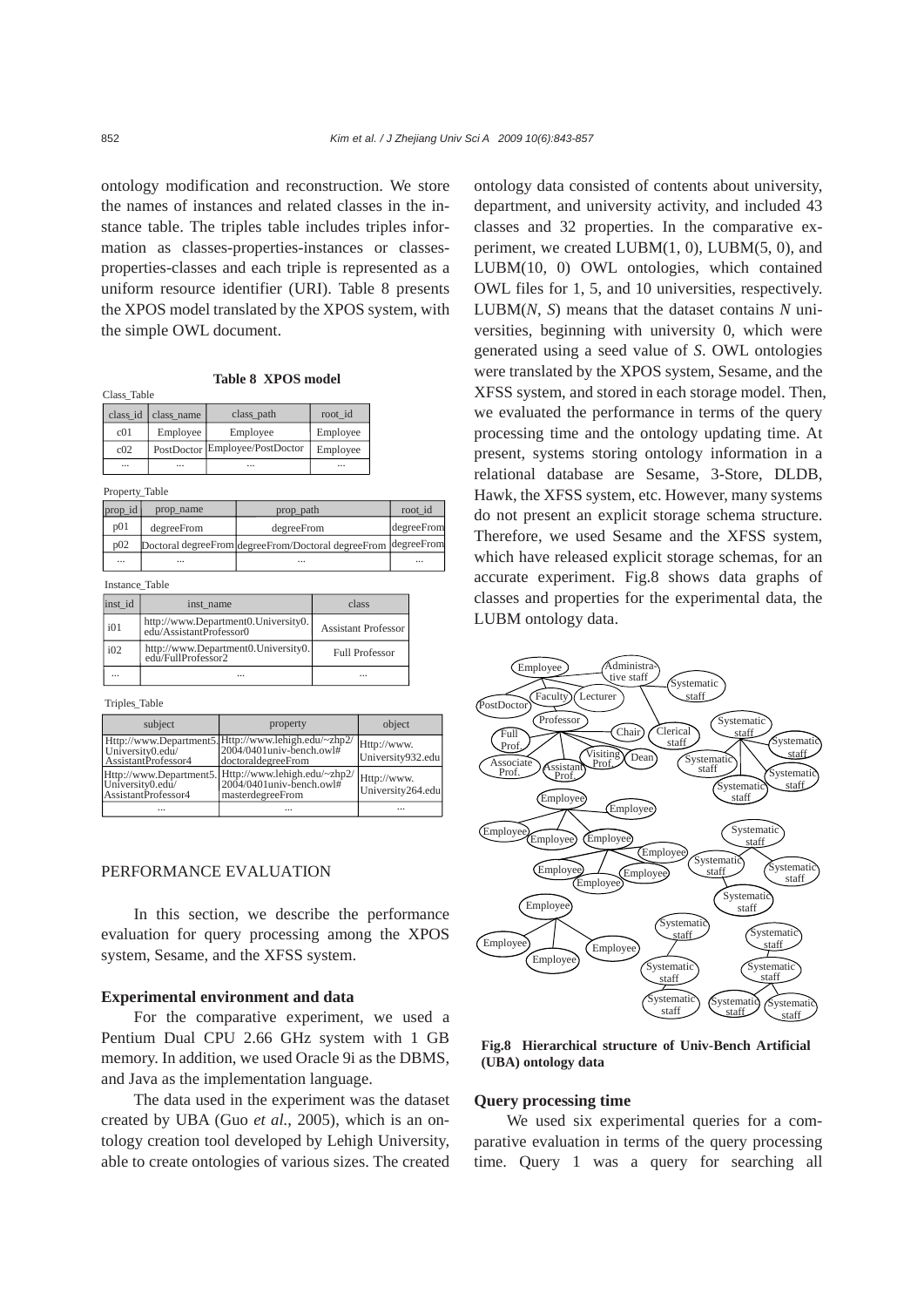sub-classes of a specified class. Query 2 searched all sub-classes of a specified class, then all instances included in the sub-classes. Query 3 was a query for searching all sub-properties of a specified property. Query 4 searched all sub-properties of a specified property, and all objects related to sub-properties. Query 5 searched all sub-properties of a specified property, and all subjects related to sub-properties. Query 6 searched all sub-properties of a specified property and all objects related to sub-properties, and the classes related to the objects.

All queries in the performance evaluation were related to searches of the hierarchical structure between classes or properties. Therefore, we performed an experiment focusing on a comparative evaluation among storage systems, in terms of the query processing performance with respect to the storage structure of hierarchical structural information. In other words, we focused on a performance comparison of the extraction of hierarchical structure between classes and properties.

We measured the average time by repeating the experiment 100 times, for a more precise experiment. Fig.9a presents the processing results for the three systems, for query 1. Though the size of the OWL file increases, the number of classes remains constant the experimental results of query 1 are unrelated to the size of the OWL file. To process query 1, Sesame performs an iterative search of sub-classes, to search sub-classes of the employee class. The XFSS system accesses the XML storage and checks the root class of the employee class based on the XML file, including hierarchical structural information. Then, the XFSS system searches sub-classes in the employee table. However, in the case of the XPOS system, we can search sub-classes by searching the path attribute in the class table. Therefore, the XPOS system shows the best performance in terms of the processing time of query 1, because the XPOS system searches only one table without any join operation, for performing query 1.

Fig.9b shows the processing results for the three systems for query 2. As the size of the OWL file increases, the number of instances also increases; if the size of the OWL file increases, the query response time for query 2 increases. Sesame and the XPOS system retrieve instances by searching the instanceOf/ instance table, based on the results of query 1. Sesame

requires more iterations for searching sub-classes than the XPOS system, for the processing of query 1. Therefore, query processing performance for query 2 of the XPOS system is better than that of Sesame. However, the XFSS system requires many more join operations, because instances are stored in many classs and property tables. As a result, the XFSS system involves higher computational costs for query 2 than the XPOS system and Sesame.

Fig.9c illustrates the processing results for the three systems for query 3. As the size of the OWL file increases, the number of properties remains constant—the size of the OWL file does not affect the processing time of query 3. Sesame needs more iterations for searching sub-properties of the memberOf property in the subPropertyOf table. The XFSS system accesses the XML storage and checks the root property of the memberOf property. Then, it searches all sub-properties by searching the memberOf table with hierarchical structural information. In the XFSS system, instances are stored in each property table. Though the number of properties is not great, we must search as many property tables as the number of stored instances. However, the XPOS system can search sub-properties only by searching the path attribute in the property table. Therefore, in the case of query 3, the XPOS system shows the best performance in terms of the query response time, because the XPOS system performs an efficient search of the hierarchical structure, in only one class/property table.

Figs.9d and 9e show the processing results of the three systems for queries 4 and 5, respectively. As the size of the OWL file increases, the numbers of instances and objects in the triple also increase; the size of the OWL file is directly proportional to the processing time of query 4. However, as the size of the OWL file increases, the number of subjects in the triple structure remains constant. In other words, there is no relationship between the size of the OWL file and the response time of query 5. Queries 4 and 5 are similar queries, and search objects or subjects in the triple properties retrieved as the results of query 3 are included in a predicate in the triple. Sesame and the XPOS system retrieve objects and subjects by searching the triples table based on the results of query 3. In terms of the query processing performance of queries 4 and 5, the XPOS system shows better performance than Sesame, due to the difference in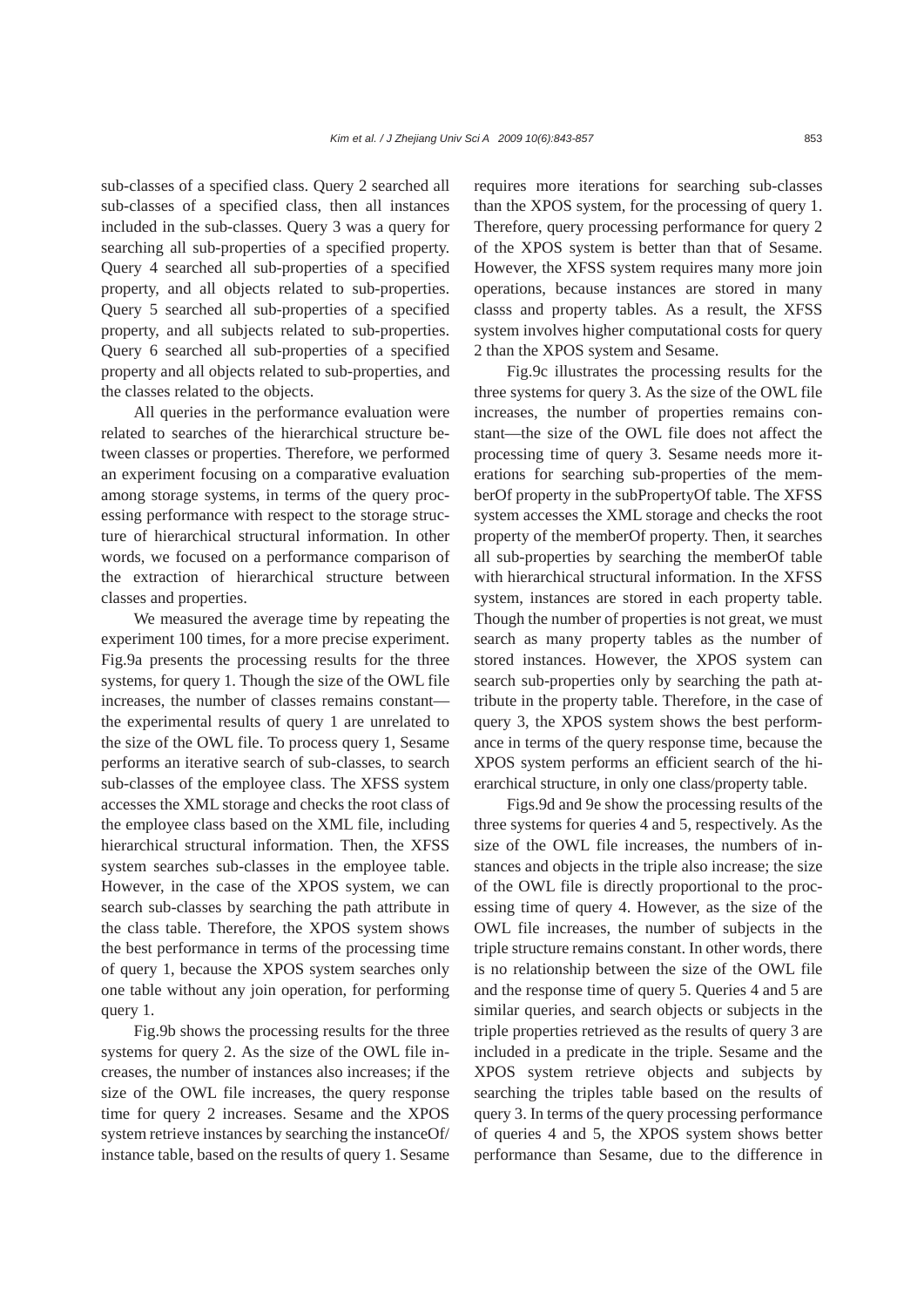

Sesame  $\Box$  XML DB based storage system  $\Box$  XPOS system

**Fig.9 Query processing time for the three systems—Sesame, the XPOS system, and the XML DB based storage system—of six queries of LUBM(1, 0), LUBM(5, 0) and LUBM(10, 0)**  (a) Query 1; (b) Query 2; (c) Query 3; (d) Query 4; (e) Query 5; (f) Query 6

the search processing time of sub-properties of the specified property. The XFSS system searches objects and subjects in one table, and shows the best performance in terms of searching objects and subjects related to the specific property. However, the computational cost for searching sub-properties is greater than that of Sesame and XPOS.

Fig.9f presents the processing results of the three systems for query 6. As the size of the OWL file increases, the numbers of instances in classes and properties also increase. In other words, the size of the OWL file is directly proportional to the query processing time for query 6. Sesame and the XPOS system search classes in the instance table based on the results of query 4. However, query processing results for query 6 of XPOS show better performance

compared with those of Sesame, due to the difference in the time of searching sub-properties. The XML DB based storage model has a short search time of classes, because it searches classes in one table, based on the results of query 4; however, the time of searching sub-properties is much longer than that of the XPOS system. Therefore, the XPOS system shows the best performance, in terms of query processing for query 6.

The results of the aforementioned experiments for queries 1~6 prove that the performance of the XPOS model for searching hierarchical structural information between classes or properties is superior to that of Sesame and the XML DB based storage system. Sesame must perform an iterative search of sub-classes in the subClassOf table and subPropertyOf table. The XML DB based storage system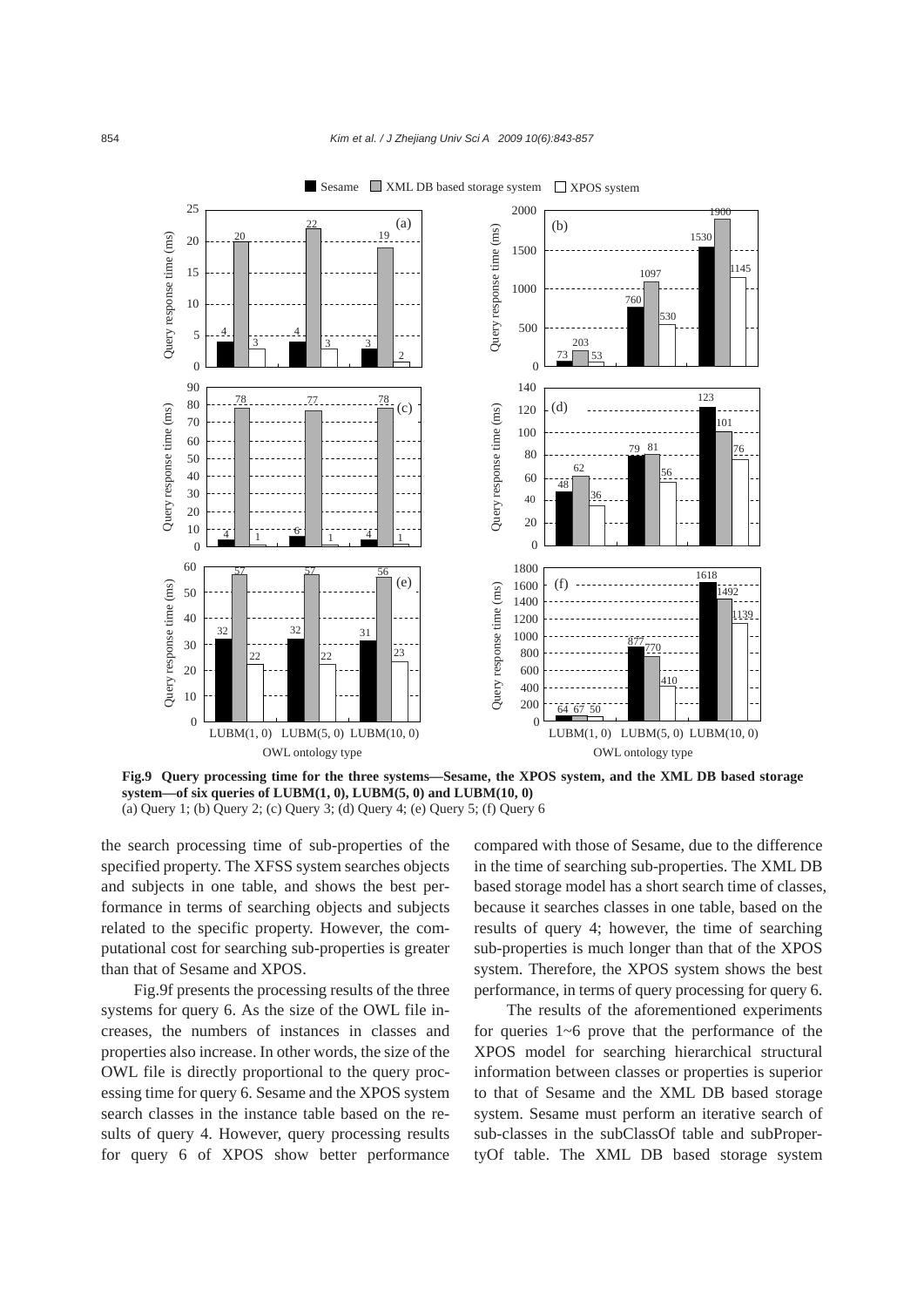accesses the XML storage and always performs an XPath query for extracting hierarchical structural information. In addition, the XML DB based storage system has to access RDBMS and search ontology information based on the extracted hierarchical structural information. However, the XPOS system searches only values of the path attribute in the class and property tables to extract hierarchical structural information. Therefore, in terms of query processing performance with respect to hierarchical structure, the XPOS system always shows better performance than the other two systems.

#### **Ontology updating time**

Ontology data in a Web environment can be frequently modified and removed. Hierarchical structural information or instance values in the ontology can be modified. If instance values are changed, modification of the ontology is very simple. We can find the specified instance, and change the value in the storage. However, if the hierarchical structure is changed, ontology reconstruction and updating require much more time. If the hierarchical structure of the ontology is changed, as shown in Fig.10, each system must reconstruct hierarchical structural information in storage. For a performance evaluation of the ontology updating time, we assumed the ontology updating scenario shown in Fig.10.



**Fig.10 Ontology updating scenario**

As in Fig.8, there are seven ontologies in the UBA ontology data. However, part of the ontology is modified, as shown in Fig.11. In this case, we do not need to completely reconstruct all the ontologies, and reload all the data; we do not need to reconstruct the remaining six ontologies. The performance evaluation of the ontology updating time is performed with the UBA ontology updating shown in Fig.8 and the ontology updating scenario shown in Fig.10. Fig.11 illustrates the ontology updating time of three OWL storage systems with the aforementioned ontology data and updating scenario.



The ontology updating time means the ontology reconstruction time and storage time for each storage model. In Sesame, the ontology updating time is the same as the ontology loading time of the entire ontology. Sesame cannot partially reconstruct the ontology; it loads all ontology data and re-constructs the hierarchical structure. The XFSS system modifies the XML file system with the modified hierarchical structure and reconstructs the relational storage with changed values. The reconstruction time of the hierarchical structural information in the XFSS system is also the same as the initial construction time of the hierarchical structural information. However, the XFSS system can rapidly present modified values easily, because the XFSS system stores values about classes and properties in each ontology table. The XPOS system can update and partially reconstruct the ontology, because the XPOS system manages the root node of every node, classes and properties. The class and property tables in the XPOS model include the root id attribute for managing the root nodes in each ontology. By managing the root nodes, the XPOS system can rapidly update and reconstruct the ontology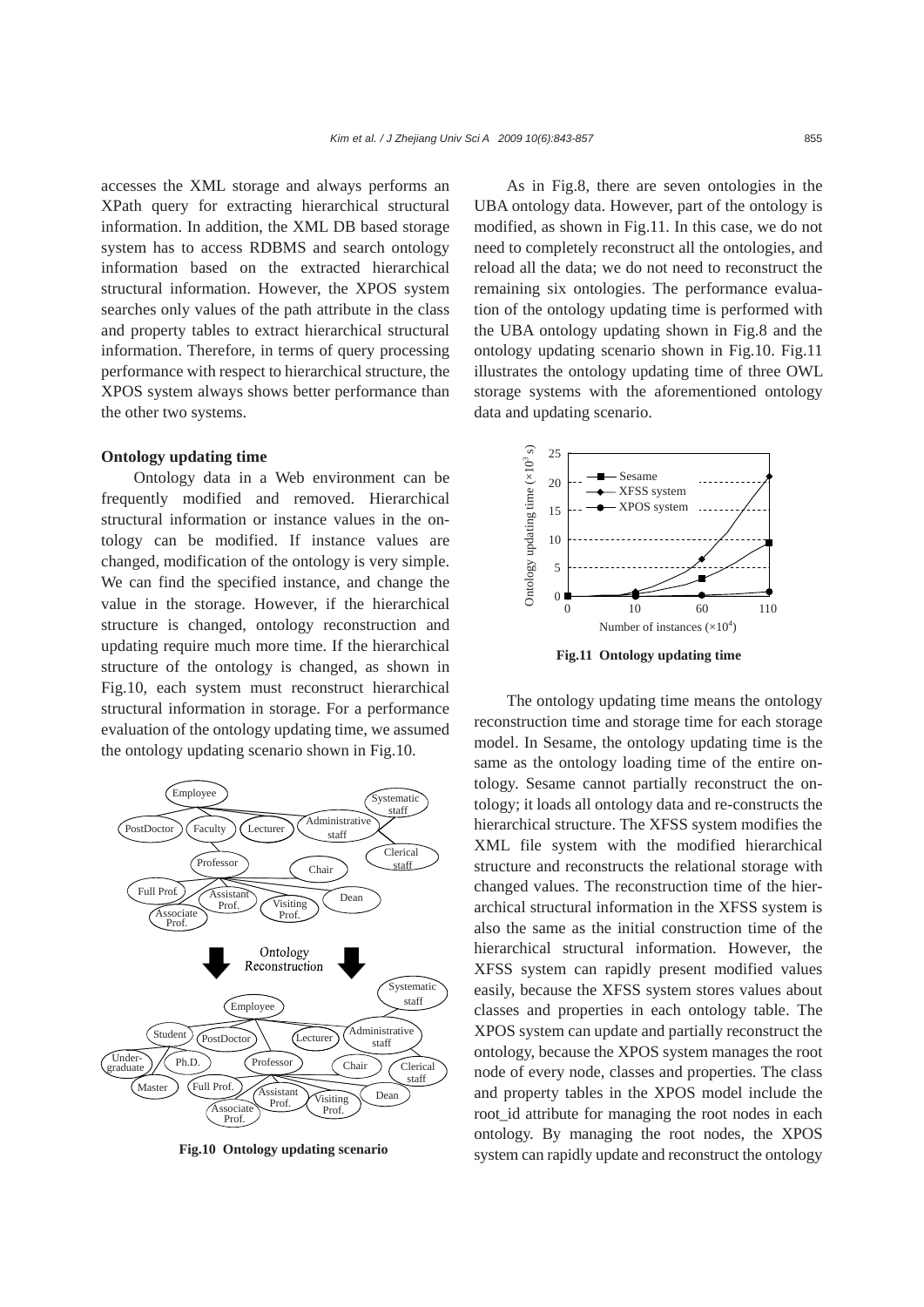in a short time. As shown in Fig.11, the XPOS system shows 90%~92% better performance than Sesame, and 95%~97% better performance than the XFSS system, in terms of ontology updating time.

Except for query processing and ontology updating, the loading time of the ontology is also an important factor for evaluating the translation system. Obviously, an XPOS system consumes more loading time of ontology data than conventional systems, because it includes a path creation step additionally for more efficient query processing and ontology management. However, the major contribution of this study is to present a method that can provide more precise and effective query processing and ontology management than the methods proposed before. In addition, effective query processing and management of stored ontology data is more important than loading speed in the Semantic Web environment. Therefore, we do not focus on loading time complexity of an XPOS system in this work.

## CONCLUSION AND FUTURE WORK

As the volume of Web information increases rapidly, extraction of precise information becomes the principal issue. In such an environment, the Semantic Web emerged, for assigning semantics to information and defining Web data formally. In addition, ontology description languages such as RDF, RDFS, and OWL were developed and utilized. In an ontology, hierarchical structural information between classes and properties is a critical factor. Therefore, we need an effective storage method for OWL data, which considers hierarchical structural information for precise extraction of information in the Semantic Web.

In this paper we described an XPOS model that considers hierarchical structure for effective and accurate extraction of information. In addition, we illustrated the structure of the XPOS system for the translation and storage of OWL data. An XPOS system analyzes a data schema of inputted OWL data and creates a data graph with hierarchical structural information between classes and properties. Also, an XPOS system extracts paths from the root class/property to all classes/properties via a depthfirst search method. Extracted hierarchical structural information is stored in a path attribute in the class and property tables of the XPOS model.

Therefore, we can overcome the limitations of Sesame and the XML file system based storage system using the XPOS model proposed in this paper. Sesame and the XML file system based storage system are inefficient and ineffective in terms of query processing. Sesame requires unnecessary iterations for extraction of hierarchical structural information. In the case of the XML file system based storage system, it needs twice the number of accesses and two kinds of queries for RDB and the XML file system in every query processing. However, the XPOS model shows effective query processing performance, and enables intuitive and fast information extraction via XPath-based storage of a hierarchical structure.

In future studies, we need to consider the trade-off between storage efficiency and query processing time for hierarchical structural information. In general, if the storage efficiency is good, the query processing time is long, because it does not consider hierarchical structure in detail. Conversely, if the query processing time is short, with detailed consideration about hierarchical structure of an OWL document, the loading time is long, because this system has complex pre-processing steps. Therefore, we must research both of these cases, with consideration of the trade-off between storage efficiency and query processing time.

#### **References**

- Beckett, D., 2004. RDF/XML Syntax Specification. W3C Recommendation. Available from http://www.w3.org/ TR/rdf-syntax-grammar/
- Broekstra, J., Kampman, A., van Harmelen, F., 2002. Sesame: an architecture for storing and querying RDF data and schema information. *LNCS*, **2342**:54-68.
- Carroll, J.J., 2001. CoParsing of RDF & XML. HP Labs Technical Report, HPL-2001-292.
- Carroll, J.J., de Roo, J., 2004. OWL Test Cases. W3C. Http://www.w3.org/TR/owl-test/
- Carroll, J.J., Stickler, P., 2004. RDF Triples in XML. HP Labs Technical Reports, HPL-2003-268.
- Carroll, J.J., Dickinson, I., Dollin, C., Reynolds, D., Seaborne, A., Wilkinson, K., 2004. Jena: Implementing the Semantic Web Recommendations. Int. World Wide Web Conf., p.74-83.
- Decker, S., Melnik, S., van Harmelen, F., Fensel, D., Klein, M., Erdmann, M., Horrocks, I., 2000. The Semantic Web: the roles of XML and RDF. *IEEE Internet Comput.*, **4**(5):63- 73. [doi:10.1109/4236.877487]
- Fahmi, I., Zhang, J., Ellermann, H., Bouma, G., 2007. SWHi system description: a case study in information retrieval,